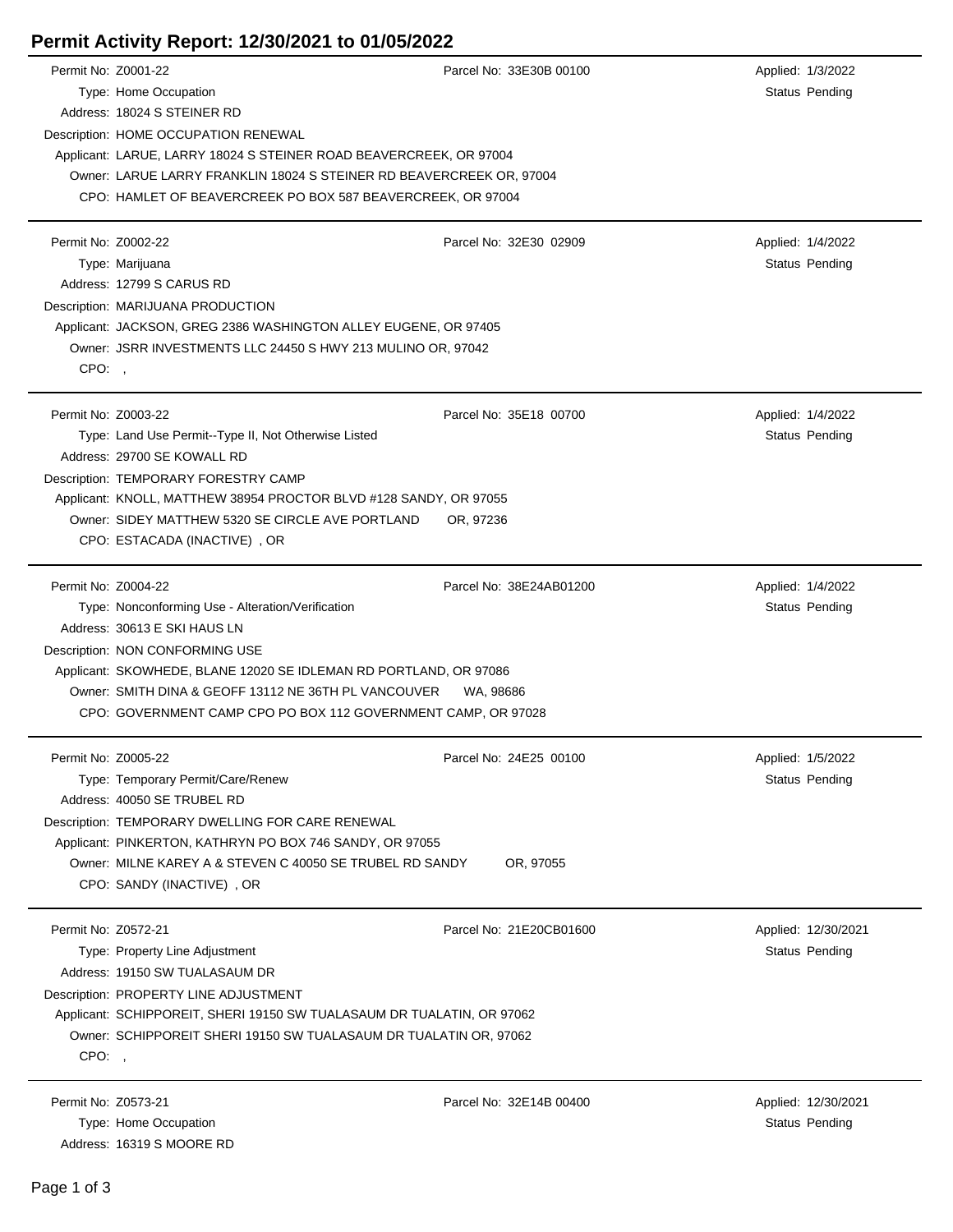## **Permit Activity Report: 12/30/2021 to 01/05/2022**

|                     | <b>EXIMILE ACTIVITY LABOUT.</b> TZJ30/Z0ZT TO 0 1703/Z0ZZ                                              |                         |           |                   |                       |  |  |
|---------------------|--------------------------------------------------------------------------------------------------------|-------------------------|-----------|-------------------|-----------------------|--|--|
|                     | Description: HOME OCCUPTION                                                                            |                         |           |                   |                       |  |  |
|                     | Applicant: KOCH, BRIAN 16319 S MOORE RD OREGON CITY, OR 97045                                          |                         |           |                   |                       |  |  |
|                     | Owner: KOCH BETH TRUSTEE 16319 S MOORE RD OREGON CITY OR, 97045                                        |                         |           |                   |                       |  |  |
|                     | CPO: HAMLET OF BEAVERCREEK PO BOX 587 BEAVERCREEK, OR 97004                                            |                         |           |                   |                       |  |  |
|                     |                                                                                                        |                         |           |                   |                       |  |  |
| Permit No: Z0574-21 |                                                                                                        | Parcel No: 22E05B 00400 |           |                   | Applied: 12/30/2021   |  |  |
|                     | Type: Subdivision (4 to 10 Lots)                                                                       |                         |           |                   | Status Pending        |  |  |
|                     | Address: 6451 SE LAKE RD                                                                               |                         |           |                   |                       |  |  |
|                     | Description: SUBDIVISION                                                                               |                         |           |                   |                       |  |  |
|                     | Applicant: HEDBERG, BRENT 10260 SW GREENBURG RD, SUITE 170 PORTLAND, OR 97223                          |                         |           |                   |                       |  |  |
|                     | Owner: PORTLAND INDUSTRIAL OWNER LLC 10260 SW GREENBURG RD STE 170 PORTLAND<br>OR, 97223               |                         |           |                   |                       |  |  |
|                     | CPO: CLACKAMAS (INACTIVE), OR                                                                          |                         |           |                   |                       |  |  |
|                     |                                                                                                        |                         |           |                   |                       |  |  |
| Permit No: Z0575-21 |                                                                                                        | Parcel No: 22E05B 00400 |           |                   | Applied: 12/30/2021   |  |  |
|                     | Type: HCA - Map Verification                                                                           |                         |           |                   | <b>Status Pending</b> |  |  |
|                     | Address: 6451 SE LAKE RD                                                                               |                         |           |                   |                       |  |  |
|                     | Description: HABITAT CONSERVATION AREA - MAP VERIFICATION                                              |                         |           |                   |                       |  |  |
|                     | Applicant: HEDBERG, BRENT 10260 SW GREENBURG RD, SUITE 170 PORTLAND, OR 97223                          |                         |           |                   |                       |  |  |
|                     | Owner: PORTLAND INDUSTRIAL OWNER LLC 10260 SW GREENBURG RD STE 170 PORTLAND                            |                         | OR, 97223 |                   |                       |  |  |
|                     | CPO: CLACKAMAS (INACTIVE), OR                                                                          |                         |           |                   |                       |  |  |
|                     |                                                                                                        |                         |           |                   |                       |  |  |
| Permit No: Z0576-21 |                                                                                                        | Parcel No: 22E05B 00400 |           |                   | Applied: 12/30/2021   |  |  |
|                     | Type: HCA Development A                                                                                |                         |           |                   | <b>Status Pending</b> |  |  |
|                     | Address: 6451 SE LAKE RD                                                                               |                         |           |                   |                       |  |  |
|                     | Description: HABITAT CONSERVATION AREA                                                                 |                         |           |                   |                       |  |  |
|                     | Applicant: HEDBERG, BRENT 10260 PORTLAND, OR 97223                                                     |                         |           |                   |                       |  |  |
|                     | Owner: PORTLAND INDUSTRIAL OWNER LLC 10260 SW GREENBURG RD STE 170 PORTLAND                            |                         | OR, 97223 |                   |                       |  |  |
|                     | CPO: CLACKAMAS (INACTIVE), OR                                                                          |                         |           |                   |                       |  |  |
|                     |                                                                                                        |                         |           |                   |                       |  |  |
| Permit No: Z0577-21 |                                                                                                        | Parcel No: 12E32D 00501 |           |                   | Applied: 12/30/2021   |  |  |
|                     | Type: Property Line Adjustment                                                                         |                         |           |                   | Status Pending        |  |  |
|                     | Address: 11617 SE FULLER RD                                                                            |                         |           |                   |                       |  |  |
|                     | Description: PROPERTY LINE ADJUSTMENT                                                                  |                         |           |                   |                       |  |  |
|                     | Applicant: WECKERLY, CARLI 14141 SW MCKINLEY DR SHERWOOD, OR 97140                                     |                         |           |                   |                       |  |  |
|                     | Owner: HOFFMAN KENNETH M CO-TRUSTEE 15455 SE RIVER FOREST DR MILWAUKIE OR, 97267                       |                         |           |                   |                       |  |  |
| CPO:,               |                                                                                                        |                         |           |                   |                       |  |  |
|                     | Permit No: ZPAC0001-22                                                                                 | Parcel No: 34E17 01803  |           |                   | Applied: 1/3/2022     |  |  |
|                     | Type: Home Occupation Exception                                                                        |                         |           |                   | <b>Status Pending</b> |  |  |
|                     | Address: 29711 SE EAGLE CREEK RD                                                                       |                         |           |                   |                       |  |  |
|                     |                                                                                                        |                         |           |                   |                       |  |  |
|                     | Description: PRE APP FOR HOME OCC EXCEPTION<br>Applicant: WALKER, JUDITH PO BOX 874 ESTACADA, OR 97023 |                         |           |                   |                       |  |  |
|                     | Owner: WALKER JUDITH K PO BOX 874 ESTACADA OR, 97023                                                   |                         |           |                   |                       |  |  |
|                     |                                                                                                        |                         |           |                   |                       |  |  |
| CPO:                |                                                                                                        |                         |           |                   |                       |  |  |
|                     | Permit No: ZPAC0002-22                                                                                 | Parcel No: 32E13B 00300 |           | Applied: 1/4/2022 |                       |  |  |
|                     | Type: Partition                                                                                        |                         |           |                   | Status Pending        |  |  |
|                     | Address: 17400 S HENRICI RD                                                                            |                         |           |                   |                       |  |  |
|                     | Description: PRE APPLICATION FOR PARTITION                                                             |                         |           |                   |                       |  |  |
|                     | Applicant: SALISBURY, SCOTT PO BOX 323 BEAVERCREEK, OR 97004                                           |                         |           |                   |                       |  |  |
|                     | Owner: SALISBURY SCOTT PO BOX 323 BEAVERCREEK OR, 97004                                                |                         |           |                   |                       |  |  |
|                     |                                                                                                        |                         |           |                   |                       |  |  |